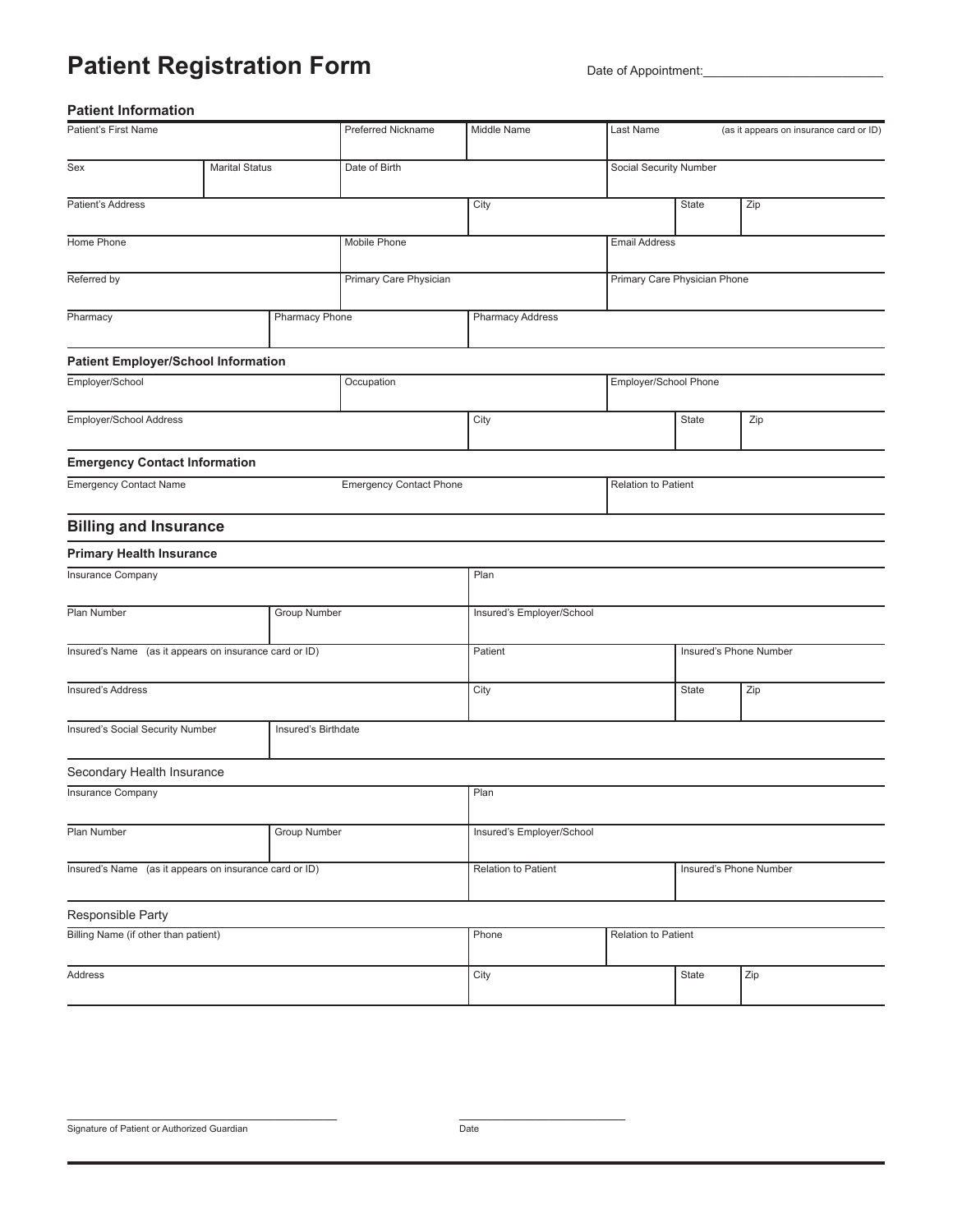|                                              |                                                                                                                                                                                                                                     |                              |                                                               | Date of Appointment: |                                                                  |
|----------------------------------------------|-------------------------------------------------------------------------------------------------------------------------------------------------------------------------------------------------------------------------------------|------------------------------|---------------------------------------------------------------|----------------------|------------------------------------------------------------------|
| Name                                         |                                                                                                                                                                                                                                     | Gender<br>Age                |                                                               |                      |                                                                  |
| <b>Reason for Visit</b>                      |                                                                                                                                                                                                                                     |                              |                                                               |                      |                                                                  |
| What brings you to the office today?         |                                                                                                                                                                                                                                     |                              | Do you have any concerns you would like to address?           |                      |                                                                  |
| □ Well Woman Exam / Annual / Preventive Care |                                                                                                                                                                                                                                     |                              |                                                               |                      |                                                                  |
| $\Box$ Problem Visit                         |                                                                                                                                                                                                                                     |                              |                                                               |                      |                                                                  |
|                                              | - Anything addressed that is not preventive may be subject to copay.                                                                                                                                                                |                              |                                                               |                      |                                                                  |
| <b>Current Medications</b>                   |                                                                                                                                                                                                                                     |                              |                                                               |                      |                                                                  |
| What medication are you currently taking?    |                                                                                                                                                                                                                                     |                              |                                                               |                      |                                                                  |
|                                              |                                                                                                                                                                                                                                     |                              | <b>Allergies</b>                                              |                      |                                                                  |
| Name                                         | Dosage                                                                                                                                                                                                                              | Frequency                    | Are you allergic to any of the following?                     |                      |                                                                  |
|                                              |                                                                                                                                                                                                                                     |                              | $\Box$ Adhesive Tape                                          | $\Box$ Penicillin    | $\Box$ Latex                                                     |
| Name                                         | Dosage                                                                                                                                                                                                                              | Frequency                    | NSAIDS (ibuprofen, Naproxen, etc.)                            | $\Box$ Aspirin       | $\Box$ lodine                                                    |
|                                              |                                                                                                                                                                                                                                     |                              | $\Box$ Codeine                                                | $\Box$ Sulfa         | $\Box$ Local Anesthetics                                         |
| Name                                         | Dosage                                                                                                                                                                                                                              | Frequency                    | Do you have any other allergies?                              |                      |                                                                  |
| Name                                         | Dosage                                                                                                                                                                                                                              |                              | Name                                                          | Reaction             |                                                                  |
|                                              |                                                                                                                                                                                                                                     | Frequency                    |                                                               |                      |                                                                  |
| <b>Past Medical History</b>                  |                                                                                                                                                                                                                                     |                              | Name                                                          | Reaction             |                                                                  |
| $\Box$ Alcoholism                            | $\Box$ Back Problems                                                                                                                                                                                                                |                              | $\Box$ Eating Disorder                                        |                      | $\Box$ Osteoporosis                                              |
| □ Seasonal Allergies                         |                                                                                                                                                                                                                                     | $\Box$ Bleeding Disorder     | $\Box$ Epilepsy                                               |                      | $\Box$ Pneumonia                                                 |
| $\Box$ Anemia                                | $\Box$ Blood Disease                                                                                                                                                                                                                |                              | $\Box$ Heart Disease                                          |                      | $\Box$ Stroke                                                    |
| $\Box$ Anxiety Disorder                      | $\Box$ Cancer                                                                                                                                                                                                                       |                              | $\Box$ High Blood Pressure                                    |                      | $\Box$ Stomach Ulcer                                             |
| $\Box$ Arthritis                             | $\Box$ Diabetes                                                                                                                                                                                                                     |                              | $\Box$ High Cholesterol                                       |                      | $\Box$ Substance Abuse                                           |
| $\Box$ Asthma                                | $\Box$ Depression                                                                                                                                                                                                                   |                              | $\Box$ Migraines                                              |                      | $\Box$ Thyroid Disorder                                          |
| <b>Post Surgical History</b>                 |                                                                                                                                                                                                                                     |                              | <b>Lifestyle Factors</b>                                      |                      |                                                                  |
| $\Box$ Appendectomy                          | $\Box$ Abdominal                                                                                                                                                                                                                    | $\Box$ Tonsillectomy         | Are you sexually active?                                      |                      |                                                                  |
| $\Box$ Cholecystectomy                       | $\Box$ Breast Augmentation                                                                                                                                                                                                          | $\Box$ D&C                   |                                                               |                      |                                                                  |
| $\Box$ Hysterectomy                          | $\Box$ LEEP / Cold Knife Cone                                                                                                                                                                                                       | $\Box$ Bariatric Surgery     | $\Box$ Yes<br>$\Box$ No # of partners in past year:           |                      |                                                                  |
| $\Box$ Vaginal                               | $\Box$ Bilateral Tubal Ligation                                                                                                                                                                                                     | $\Box$ Knee Surgery          | Do you wish to be checked for STDs?                           |                      |                                                                  |
| $\Box$ Laparoscopic                          | $\Box$ C-Section                                                                                                                                                                                                                    |                              | $\Box$ Yes<br>$\square$ No                                    |                      |                                                                  |
|                                              | Please list any other surgeries:<br>The manufacturer of the surgeries:                                                                                                                                                              |                              | Has anyone in your home ever physically or verbally hurt you? |                      |                                                                  |
|                                              |                                                                                                                                                                                                                                     |                              | $\Box$ No<br>$\Box$ Yes                                       |                      |                                                                  |
| <b>Family History</b>                        |                                                                                                                                                                                                                                     |                              | Have you ever smoked?                                         |                      |                                                                  |
|                                              | Has anyone in your family ever had any of the following conditions?                                                                                                                                                                 |                              | $\Box$ No # of years: $\qquad$ # packs/day:<br>$\Box$ Yes     |                      |                                                                  |
| $\Box$ Alcoholism                            | $\Box$ Diabetes                                                                                                                                                                                                                     | $\Box$ Liver Disorder        | Do you smoke now?                                             |                      |                                                                  |
| $\Box$ Alzheimer's                           | $\Box$ Epilepsy                                                                                                                                                                                                                     | $\Box$ Lung Disease          | $\Box$ Yes                                                    |                      | year quit:                                                       |
| $\Box$ Anxiety                               | $\Box$ Genetic Disorder                                                                                                                                                                                                             | $\Box$ Psychiatric Disorders |                                                               |                      |                                                                  |
| $\Box$ Arthritis                             | $\Box$ Glaucoma                                                                                                                                                                                                                     | $\Box$ Osteoporosis          | Do you use or have you ever used recreational drugs?          |                      |                                                                  |
| $\Box$ Bleeding Disorder                     | $\Box$ Heart Disease                                                                                                                                                                                                                | $\Box$ Stroke                | $\Box$ Yes                                                    |                      | □ No types?__________________________________ # times/week:_____ |
| $\Box$ Blood Disorder                        | $\Box$ High Cholesterol                                                                                                                                                                                                             | $\Box$ Substance Abuse       | How much alcohol do you drink per week?                       |                      |                                                                  |
| $\Box$ Cancer                                | $\Box$ High Blood Pressure                                                                                                                                                                                                          | $\Box$ Thyroid Disorder      |                                                               |                      |                                                                  |
| $\Box$ Depression                            | $\Box$ Kidney Disease                                                                                                                                                                                                               |                              | # drinks/week:____________                                    |                      |                                                                  |
|                                              | Details: <u>Details:</u> Particular and Contract and Contract and Contract and Contract and Contract and Contract and Contract and Contract and Contract and Contract and Contract and Contract and Contract and Contract and Contr |                              | How much caffeine do you drink per day?                       |                      |                                                                  |
|                                              |                                                                                                                                                                                                                                     |                              | # drinks/day:___________                                      |                      |                                                                  |
|                                              |                                                                                                                                                                                                                                     |                              | How often do you exercise?                                    |                      |                                                                  |
|                                              |                                                                                                                                                                                                                                     |                              | # times/week:                                                 |                      |                                                                  |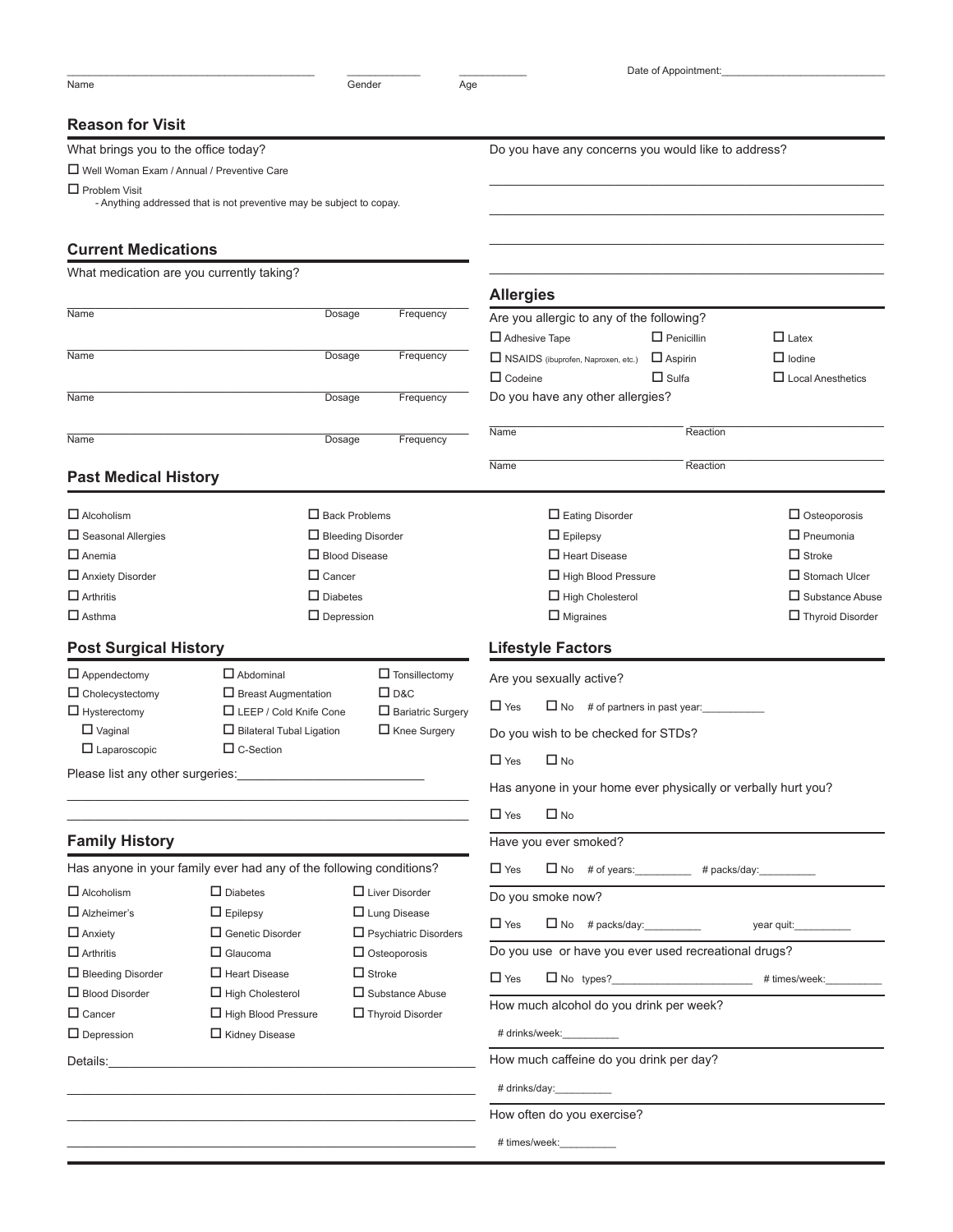|                                                                                                                               |                               |                |                                                       | Date of Appointment: |                                                                       |
|-------------------------------------------------------------------------------------------------------------------------------|-------------------------------|----------------|-------------------------------------------------------|----------------------|-----------------------------------------------------------------------|
| Name                                                                                                                          | Gender                        | Age            |                                                       |                      |                                                                       |
| <b>OBGYN History</b>                                                                                                          |                               |                |                                                       |                      |                                                                       |
| Have you ever had or do you currently have any of the following?                                                              |                               |                |                                                       |                      |                                                                       |
| Abnormal Vaginal Bleeding                                                                                                     | $\Box$ Colposcopy             |                | $\Box$ Infertility                                    |                      | $\Box$ Uterine Cancer                                                 |
| $\Box$ Abnormal Pap Smear                                                                                                     | $\Box$ Cryosurgery            |                | $\Box$ Irregular Periods/Bleeding                     |                      | $\Box$ Urinary Incontinence                                           |
| $\Box$ Bleeding between Periods                                                                                               | $\Box$ DES Exposure           |                | $\Box$ Nipple Discharge                               |                      | $\Box$ Yeast Infections - Frequent                                    |
| $\square$ Breast Lump                                                                                                         | $\Box$ Extreme Menstrual Pain |                | $\Box$ Ovarian Cysts                                  |                      | Polycystic Ovarian Syndrome                                           |
| $\Box$ Breast Cancer                                                                                                          | $\Box$ Fibroids               |                | $\Box$ Ovarian Cancer                                 |                      |                                                                       |
| $\Box$ Breast Surgery                                                                                                         | $\Box$ Hot Flashes            |                | $\Box$ Painful Intercourse                            |                      |                                                                       |
| $\Box$ Cervical Cancer                                                                                                        | $\Box$ Endometriosis          |                | $\Box$ Pelvic inflammatory Disease                    |                      |                                                                       |
| Sexually transmitted Infection History - Please check any current or prior infections<br>$\Box$ Chlamydia<br>$\Box$ Gonorrhea | $\Box$ Genital Herpes         | $\Box$ HIV     | $\Box$ Hepatitis B                                    | $\Box$ Hepatitis C   | $\Box$ DHPV                                                           |
| $\Box$ Trichomoniasis<br>$\Box$ Genital Warts                                                                                 | $\Box$ Syphilis               | $\Box$ Other:  |                                                       |                      |                                                                       |
| <b>Pregnancy History</b>                                                                                                      |                               |                |                                                       |                      |                                                                       |
| Please describe any pregnancies you have had.                                                                                 |                               |                |                                                       |                      | Were there any complications associated with any of your pregnancies? |
| # of Pregnancies<br>#Births                                                                                                   | # of Miscarriages             | # of Abortions |                                                       |                      |                                                                       |
| Past Pregnancies                                                                                                              |                               |                |                                                       |                      |                                                                       |
| Length of Pregnancy<br>Date                                                                                                   | Type of Delivery<br>Sex       | Living         | Are you currently pregnant?                           |                      |                                                                       |
|                                                                                                                               |                               |                | $\Box$ Yes<br>$\Box$ No                               |                      |                                                                       |
|                                                                                                                               |                               |                | Are you trying to become pregnant?                    |                      |                                                                       |
|                                                                                                                               |                               |                | $\Box$ Yes<br>$\Box$ No                               |                      |                                                                       |
|                                                                                                                               |                               |                | Are you doing anything to prevent pregnancy?          |                      |                                                                       |
|                                                                                                                               |                               |                | $\Box$ Yes<br>$\square$ No                            |                      |                                                                       |
|                                                                                                                               |                               |                |                                                       |                      |                                                                       |
|                                                                                                                               |                               |                | If so what method?                                    |                      |                                                                       |
|                                                                                                                               |                               |                | $\Box$ Condoms<br>$\Box$ Withdrawal                   | $\Box$ Pill          | $\Box$ Patch<br>$\Box$ Nuvaring                                       |
|                                                                                                                               |                               |                | $\square$ IUD<br>$\Box$ Nexplanon                     | $\Box$ Vasectomy     |                                                                       |
|                                                                                                                               |                               |                | Do you need birth control or contraceptive advice?    |                      |                                                                       |
|                                                                                                                               |                               |                | $\Box$ Yes<br>$\Box$ No                               |                      |                                                                       |
| <b>Menstrual History</b>                                                                                                      |                               |                | <b>Health Exams</b>                                   |                      |                                                                       |
| When was the first day of your last period?                                                                                   |                               |                | Please check and date all immunizations you have had. | Month & Year         | <b>Results</b>                                                        |
|                                                                                                                               |                               |                | $\Box$ Flue                                           |                      |                                                                       |
|                                                                                                                               |                               |                | $\Box$ Shingles                                       |                      |                                                                       |
| How often does your period occur? (from first day to next)                                                                    |                               |                | $\Box$ Chicken Pox                                    |                      |                                                                       |
|                                                                                                                               |                               |                | $\Box$ Tetanus                                        |                      |                                                                       |
|                                                                                                                               |                               |                | $\Box$ Pneumonia                                      |                      |                                                                       |
| $\square$ I am in Menopause: Year of last period                                                                              |                               |                | Please check and date tests you have had              |                      |                                                                       |
|                                                                                                                               |                               |                | □ Blood Sugar-Fasting                                 |                      | $\Box$ Abnormal<br>$\Box$ Normal                                      |
|                                                                                                                               |                               |                | $\Box$ Cholesterol Test                               |                      | $\Box$ Normal<br>$\Box$ Abnormal                                      |
| How many days does your period last?                                                                                          |                               |                | $\Box$ Colonoscopy                                    |                      | $\Box$ Normal<br>$\Box$ Abnormal                                      |
|                                                                                                                               |                               |                | $\Box$ CT/CAT Scan                                    |                      | $\Box$ Normal<br>$\Box$ Abnormal                                      |
|                                                                                                                               |                               |                | $\Box$ Dexascan (Bone Density)                        |                      | $\Box$ Normal<br>$\Box$ Abnormal                                      |
| How heavy are your periods? $\square$ Light                                                                                   | $\Box$ Normal<br>$\Box$ Heavy |                | $\square$ EKG                                         |                      | $\Box$ Normal<br>$\Box$ Abnormal                                      |
|                                                                                                                               |                               |                | $\Box$ Echocardiogram                                 |                      | $\Box$ Normal<br>$\Box$ Abnormal<br>$\Box$ Normal<br>$\Box$ Abnormal  |
|                                                                                                                               |                               |                | $\Box$ Mammogram                                      |                      | $\Box$ Normal<br>$\Box$ Abnormal                                      |
|                                                                                                                               |                               |                | $\square$ MRI                                         |                      | $\Box$ Normal<br>$\Box$ Abnormal                                      |
| What age were you when you had your first period?                                                                             |                               |                | $\Box$ Pap Smear<br>□ Cardiac Stress Test             |                      | $\Box$ Normal<br>$\Box$ Abnormal                                      |
|                                                                                                                               |                               |                | $\Box$ Ultrasound                                     |                      | $\Box$ Normal<br>$\Box$ Abnormal                                      |
|                                                                                                                               |                               |                |                                                       |                      |                                                                       |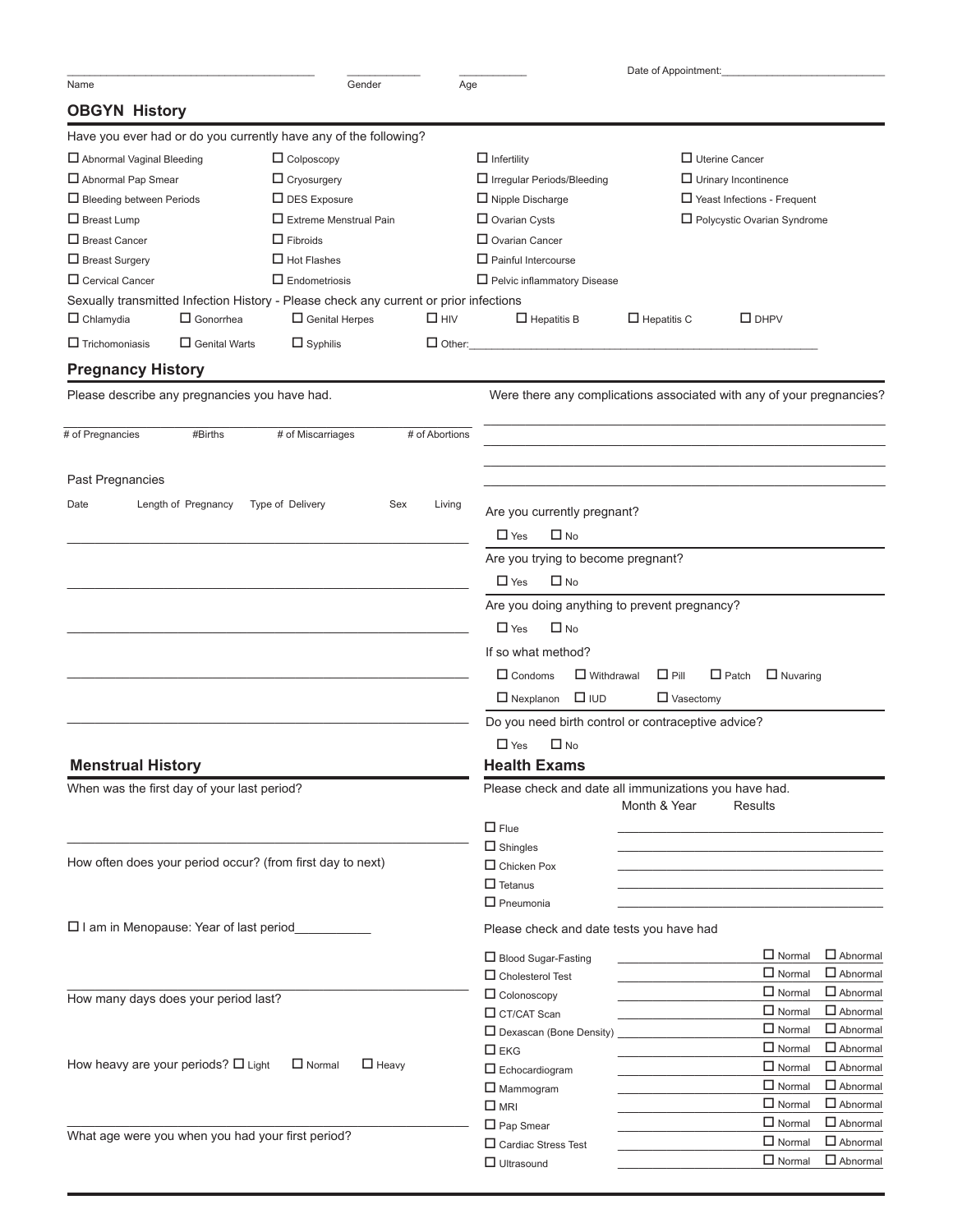### **Cancer Family History Questionnaire**

| PERSONAL INFORMATION |                         |                      |               |      |
|----------------------|-------------------------|----------------------|---------------|------|
| Patient Name         |                         |                      | Date of Birth | ∣Ag€ |
| Gender (M/F)         | Today's Date (MM/DD/YY) | Health Care Provider |               |      |

Instructions: This is a screening tool for cancers that run in families. Please mark (Y) for those that apply to YOU and/or YOUR FAMILY. Next to each statement, please list the relationship(s) to you and age of diagnosis for each cancer in your family.

You and the following close blood relatives should be considered: You, Parents, Brothers, Sisters, Sons, Daughters, Grandparents, Grandchildren, Aunts, Uncles, Nephews, Nieces, Half-Siblings, First-Cousins, Great-Grandparents and Great-Grandchildren

YOU and YOUR FAMILY's Cancer History (Please be as thorough and accurate as possible) YOU. PARENTS/SIBLINGS/ **RELATIVES on your** RELATIVES on your **Ace of** Age of Age of **CANCER** 

|                      |                                                                                                                                                                                                        | <b>Diagnosis</b> | <u>ghiedran</u>                                                                                                                                        | <b>PIPPINOSIS</b> |  | <u>Muherostue</u>     |            | iyan hake boldin | <u>Casaro and</u> |
|----------------------|--------------------------------------------------------------------------------------------------------------------------------------------------------------------------------------------------------|------------------|--------------------------------------------------------------------------------------------------------------------------------------------------------|-------------------|--|-----------------------|------------|------------------|-------------------|
| $\sum_{N}$           | <b>Example: Breast Cancer</b>                                                                                                                                                                          | 45.              |                                                                                                                                                        | -----             |  | Aunt<br><b>Cousin</b> | 45.<br>61. | Grandmother      | 53                |
| $\Box$ Y<br>$\Box N$ | Breast cancer<br>(Female or Male)                                                                                                                                                                      |                  |                                                                                                                                                        |                   |  |                       |            |                  |                   |
| ŪΥ<br>$\Box$ N       | Ovarian cancer<br>(Peritoneal/Fallopian tube)                                                                                                                                                          |                  |                                                                                                                                                        |                   |  |                       |            |                  |                   |
| ΠY<br>$\Box N$       | Endometrial (Uterine)<br>cancer                                                                                                                                                                        |                  |                                                                                                                                                        |                   |  |                       |            |                  |                   |
| $\Xi_{\nu}^{\nu}$    | Colon/rectal cancer                                                                                                                                                                                    |                  |                                                                                                                                                        |                   |  |                       |            |                  |                   |
| אם<br>$\Box N$       | 10 or more Lifetime Colon/<br>Rectal Polyps (Specify #)                                                                                                                                                |                  |                                                                                                                                                        |                   |  |                       |            |                  |                   |
| $\prod_{N}^{r}$      | Pancreatic cancer                                                                                                                                                                                      |                  |                                                                                                                                                        |                   |  |                       |            |                  |                   |
| $\prod_{N}$          | Prostate cancer                                                                                                                                                                                        |                  |                                                                                                                                                        |                   |  |                       |            |                  |                   |
| $\Box$ Y<br>$\Box$ N | Other Cancer(s)<br>(Specify cancer type)                                                                                                                                                               |                  | Among others, consider the following cancers: Melanoma, Pancreatic, Stomach (Gastric), Brain, Kidney, Bladder, Small bowel, Sarcoma, Thyroid, Prostate |                   |  |                       |            |                  |                   |
| $\Xi_{\nu}^{\nu}$    | Are you of Ashkenazi Jewish descent?                                                                                                                                                                   |                  |                                                                                                                                                        |                   |  |                       |            |                  |                   |
| $\prod_{N}$          | Are you concerned about your personal and/or family history of cancer?                                                                                                                                 |                  |                                                                                                                                                        |                   |  |                       |            |                  |                   |
| ΩY<br>ΠN             | Have you or anyone in your family had genetic testing for a hereditary cancer syndrome? (Please explain/include a copy of result if possible)<br>What was the result?<br>If Yes, Who?<br>What gene(s)? |                  |                                                                                                                                                        |                   |  |                       |            |                  |                   |

### BREAST CANCER RISK MODEL INFORMATION

| Your current height (ft/in)                                         | $\Box$ Yes $\Box$ No<br>Did you ever use Hormone Replacement Therapy?                             |
|---------------------------------------------------------------------|---------------------------------------------------------------------------------------------------|
| Your current weight (lbs)                                           | $\Box$ Don't know<br>□ Progesterone only<br>$\Box$ Combined $\Box$ Estrogen only<br>If yes, type: |
| Your menopausal status:                                             | How many years ago did you start?<br>If yes, are you a: $\Box$ Current user:                      |
| □ Pre-menopausal                                                    | How many more years do you intend to use?                                                         |
| $\Box$ Peri-menopausal                                              | □ Past user:<br>How many years ago did you stop using? ______                                     |
| (time before menopause marked by irregular cycles)                  | □ Yes □ No<br>Have you ever had a breast biopsy?                                                  |
| ∃ Post-menopausal                                                   | If yes, do you know your diagnosis?                                                               |
| (permanent cessation of period for 12 months or longer)<br>المعارضة | Number of daughters                                                                               |
| Age of onset <b>Age of onset</b>                                    | Number of sisters <b>Number</b>                                                                   |
| Your age at time of first menstrual period _______                  | Number of maternal aunts (mother's sisters)                                                       |
| Your age at time of first live birth: The Commission                | Number of naternal aunts (father's sisters)                                                       |

|                        | GANGER RISK ASSESSMENT REVIEW (To be completed after discussion with your healthcare provider)                                                                                                                                                                                                                                                                                                                                                                                                                                                          |                                       |
|------------------------|---------------------------------------------------------------------------------------------------------------------------------------------------------------------------------------------------------------------------------------------------------------------------------------------------------------------------------------------------------------------------------------------------------------------------------------------------------------------------------------------------------------------------------------------------------|---------------------------------------|
| Patient's Signature    |                                                                                                                                                                                                                                                                                                                                                                                                                                                                                                                                                         | Date                                  |
|                        | Health Care Provider's Signature                                                                                                                                                                                                                                                                                                                                                                                                                                                                                                                        | Date                                  |
| Office<br>Use.<br>Only | $\Box$ ACCEPTED<br>Patient offered hereditary cancer genetic testing? □ YES<br><b>ENO</b><br>If yes and accepted, which test? I DBRACAnalysis® with Myriad myRisk® D Multisite 3 BRACAnalysis REFLEX to BRACAnalysis with Myriad myRisk<br>[ COLARIS <sup>erius</sup> with Myriad myRisk   COLARIS AP <sup>erius</sup> with Myriad myRisk   C Single Site Testing   C Myriad myRisk Update<br><b>El Other:</b> NASCAN A Research and the second<br>$\square$ NO<br>Date of Next Appointment: New York 1997<br>⊡ YES<br>Follow-up appointment scheduled: | <b>ELDECLINED</b> News and Statistics |

Myriad Genetic Laboratories, Inc. • 320 Wakara Way, Salt Lake City, Utah 84108 • 800-469-7423 • www.MyriadPro.com

Myriad, the Myriad logo, BRACAnalysis, COLARIS, COLARIS AP, MELARIS, Myriad myRisk and the Myriad myRisk logo are either trademarks or registered trademarks of Myriad Genetics, Inc., in the United States and other jurisdictions, @2017, Myriad Genetic Laboratories, Inc MRTCFHQ / 5-2017

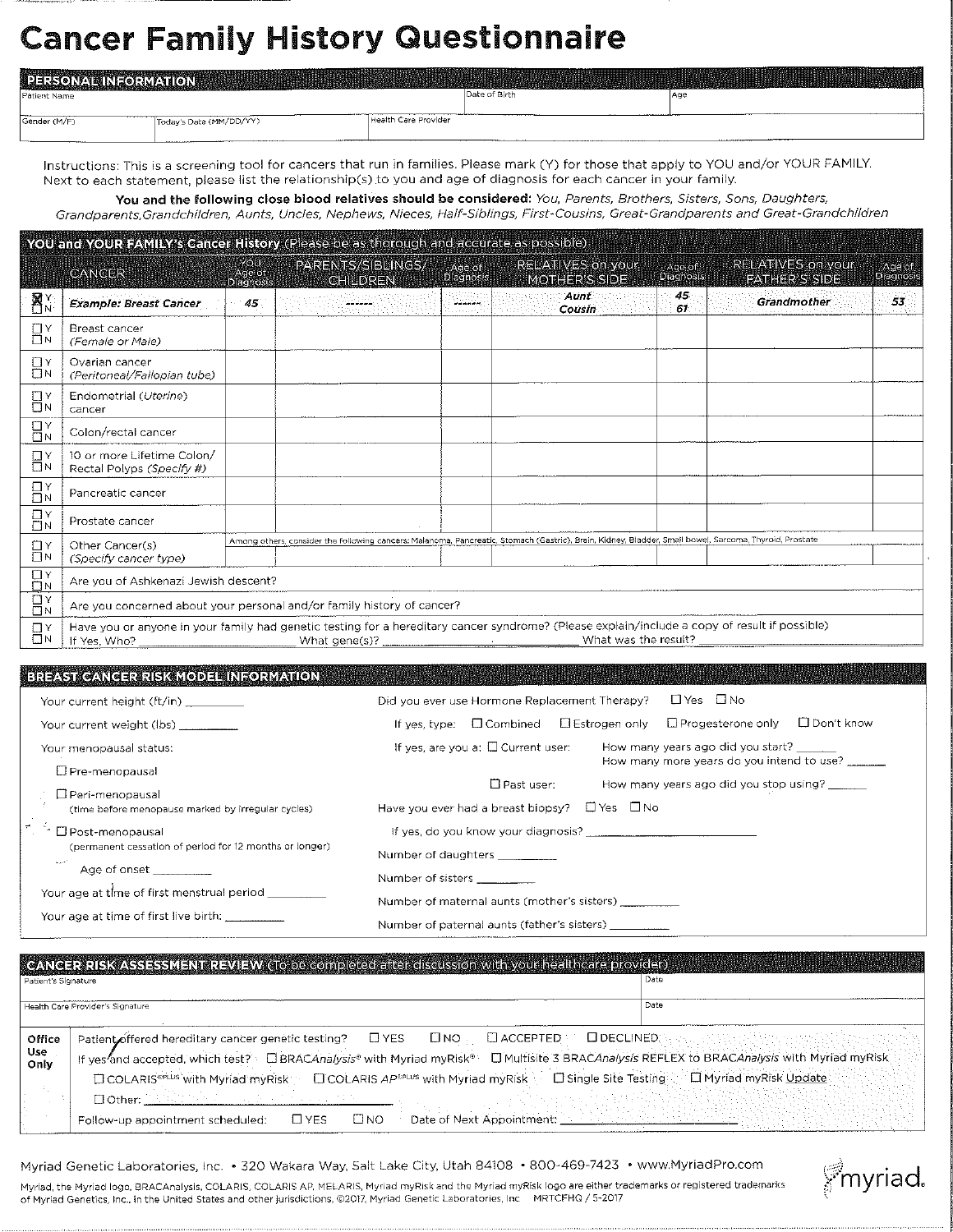| An individual with a personal history of any of the following:<br>Personal and/or Family history† of:<br>□ Colon/rectal and/or endometrial cancer before age 50<br>$\Box$ Breast cancer diagnosed at/under age 50<br>□ MSI High histology on a colon/rectal or endometrial tumor before age 60*<br>□ Ovarian (peritoneal/fallopian tube) cancer at any age<br>□ Abnormal MSI/IHC tumor test result (colon/rectal/endometrial)<br>$\Box$ Two or more primary breast cancers <sup>*</sup><br>$\Box$ Two or more Lynch syndrome cancers" at any age<br>$\Box$ Male breast cancer at any age<br>$\Box$ Lynch syndrome cancer" with one or more relatives with a Lynch syndrome cancer $\hat{ }$<br>Triple Negative Breast Cancer (ER-, PR-, HER2-Pathology)<br>$\Box$ A previously identified Lynch syndrome or MAP syndrome mutation in the family<br>$\Box$ Ashkenazi Jewish ancestry with an HBOC-associated cancer <sup>*</sup><br>$\Box$ Three or more HBOC-associated cancers at any age <sup>rs</sup><br>An individual with a family history of any of the following:<br>$\Box$ A previously identified HBOC syndrome mutation in the family<br>$\Box$ Two or more relatives with a Lynch syndrome cancer", one before the age of 50°<br>t Close blood relatives include first-, second-, or third-degree in the maternal or<br>$\Box$ Three or more relatives with a Lynch syndrome cancer" at any age $\hat{ }$<br>paternal lineage<br>$\Box$ A previously identified Lynch syndrome or MAP syndrome mutation in the family<br>in the same individual or on the same side of the family<br>§ HBOC-associated cancers include breast (including DCIS), ovarian, pancreatic,<br>1 MSI High histology includes: Mucinous, signet ring, tumor infiltrating lymphocytes, Crohn's-like<br>and aggressive prostate cancer (Gleason Score ≥ 7)<br>lymphocytic reaction, or medullary growth pattern<br>biliary tract, small bowel, pancreas, brain, sebaceous adenomas<br>Cancer history should be on the same side of the family | Hereditary Breast and Ovarian Cancer Syndrome - Red Flags* | Lynch Syndrome - Red Flags*                                                                                                                                                                                    |
|--------------------------------------------------------------------------------------------------------------------------------------------------------------------------------------------------------------------------------------------------------------------------------------------------------------------------------------------------------------------------------------------------------------------------------------------------------------------------------------------------------------------------------------------------------------------------------------------------------------------------------------------------------------------------------------------------------------------------------------------------------------------------------------------------------------------------------------------------------------------------------------------------------------------------------------------------------------------------------------------------------------------------------------------------------------------------------------------------------------------------------------------------------------------------------------------------------------------------------------------------------------------------------------------------------------------------------------------------------------------------------------------------------------------------------------------------------------------------------------------------------------------------------------------------------------------------------------------------------------------------------------------------------------------------------------------------------------------------------------------------------------------------------------------------------------------------------------------------------------------------------------------------------------------------------------------------------------------------------------------------------------------------------|------------------------------------------------------------|----------------------------------------------------------------------------------------------------------------------------------------------------------------------------------------------------------------|
|                                                                                                                                                                                                                                                                                                                                                                                                                                                                                                                                                                                                                                                                                                                                                                                                                                                                                                                                                                                                                                                                                                                                                                                                                                                                                                                                                                                                                                                                                                                                                                                                                                                                                                                                                                                                                                                                                                                                                                                                                                |                                                            | $\Box$ A first-or second-degree relative with colon/rectal or endometrial cancer before age 50<br>** Lynch syndrome-associated cancers include colorectal, endometrial, gastric, ovarian, ureter/renal pelvis, |
| · Assessment criteria are based on medical society guidelines. For individual medical society guidelines, go to www.MyriadPro.com                                                                                                                                                                                                                                                                                                                                                                                                                                                                                                                                                                                                                                                                                                                                                                                                                                                                                                                                                                                                                                                                                                                                                                                                                                                                                                                                                                                                                                                                                                                                                                                                                                                                                                                                                                                                                                                                                              |                                                            |                                                                                                                                                                                                                |

 $\label{eq:2.1} \frac{1}{\sqrt{2}}\int_{\mathbb{R}^3}\frac{1}{\sqrt{2}}\left(\frac{1}{\sqrt{2}}\right)^2\frac{1}{\sqrt{2}}\left(\frac{1}{\sqrt{2}}\right)^2\frac{1}{\sqrt{2}}\left(\frac{1}{\sqrt{2}}\right)^2\frac{1}{\sqrt{2}}\left(\frac{1}{\sqrt{2}}\right)^2\frac{1}{\sqrt{2}}\left(\frac{1}{\sqrt{2}}\right)^2\frac{1}{\sqrt{2}}\frac{1}{\sqrt{2}}\frac{1}{\sqrt{2}}\frac{1}{\sqrt{2}}\frac{1}{\sqrt{2}}\frac{1}{\sqrt{2}}$ 

 $\label{eq:2.1} \frac{1}{\sqrt{2}}\int_{\mathbb{R}^3}\frac{1}{\sqrt{2}}\left(\frac{1}{\sqrt{2}}\right)^2\frac{1}{\sqrt{2}}\left(\frac{1}{\sqrt{2}}\right)^2\frac{1}{\sqrt{2}}\left(\frac{1}{\sqrt{2}}\right)^2\frac{1}{\sqrt{2}}\left(\frac{1}{\sqrt{2}}\right)^2\frac{1}{\sqrt{2}}\left(\frac{1}{\sqrt{2}}\right)^2\frac{1}{\sqrt{2}}\frac{1}{\sqrt{2}}\frac{1}{\sqrt{2}}\frac{1}{\sqrt{2}}\frac{1}{\sqrt{2}}\frac{1}{\sqrt{2}}$ 

 $\label{eq:2.1} \frac{1}{\sqrt{2}}\int_{\mathbb{R}^3}\frac{1}{\sqrt{2}}\left(\frac{1}{\sqrt{2}}\right)^2\frac{1}{\sqrt{2}}\left(\frac{1}{\sqrt{2}}\right)^2\frac{1}{\sqrt{2}}\left(\frac{1}{\sqrt{2}}\right)^2\frac{1}{\sqrt{2}}\left(\frac{1}{\sqrt{2}}\right)^2.$ 

 $\label{eq:2.1} \mathcal{L}(\mathcal{L}) = \mathcal{L}(\mathcal{L}) \mathcal{L}(\mathcal{L}) = \mathcal{L}(\mathcal{L}) \mathcal{L}(\mathcal{L})$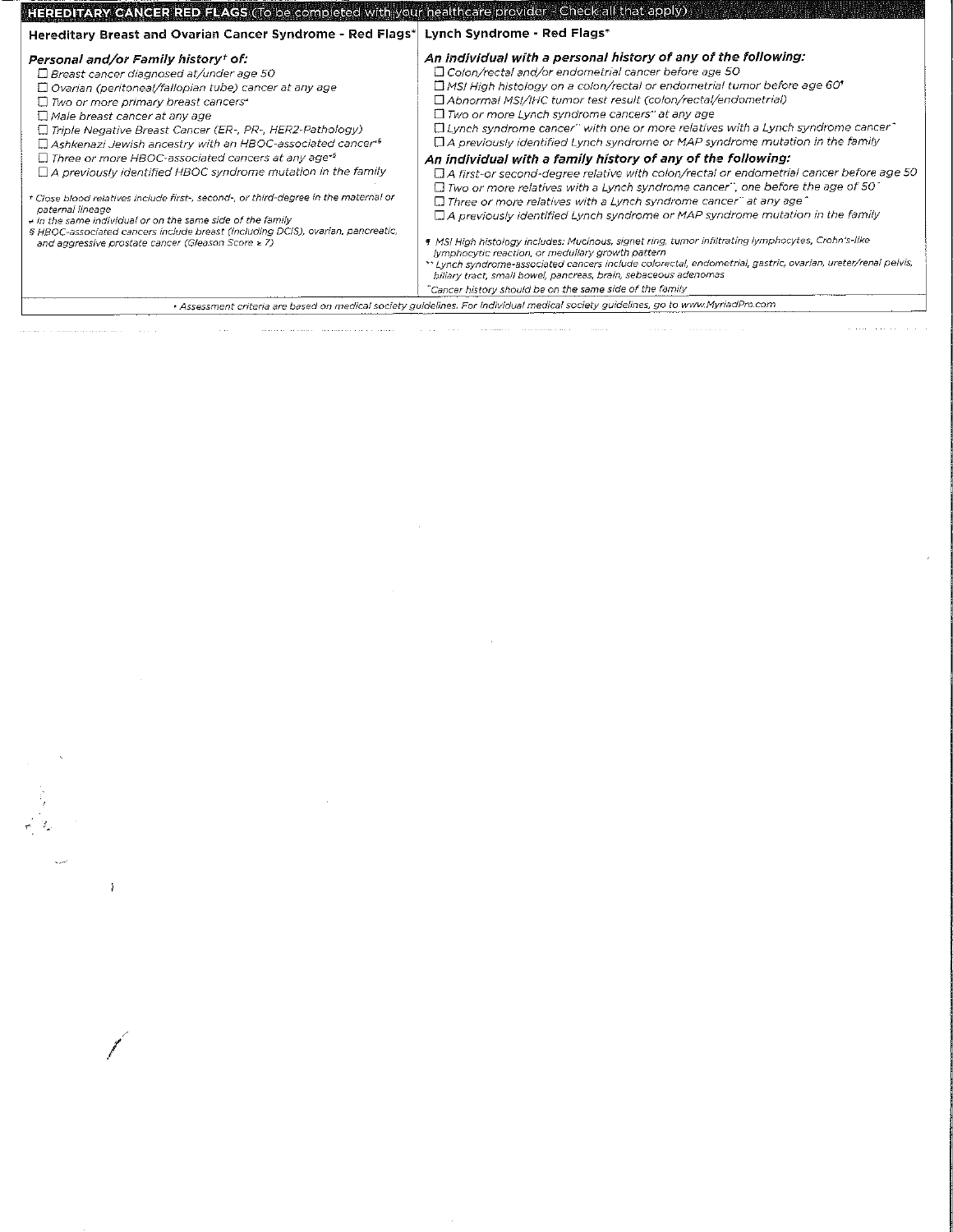### **BAY AREA OBSTETRICS & GYNECOLOGY, P.A.**

STEPHEN FALK, M.D., F.A.C.O.G., F.A.C.S. MARY POAG, M.D., F.A.C.O.G. LAUREN MILLET, M.D., F.A.C.O.G.



LAKEISHA DEMERSON, M.D., F.A.C.O.G. CAROLYN KENNEY, D.O., F.A.C.O.G. MELANIE CHRISTOFFERSON, D.O.

Diplomates of The American Board of Obstetrics and Gynecology #17 PROFESSIONAL PARK **WEBSTER, TX 77598 TELEPHONE (281) 332-9511** 

FAX (281) 332-6685

STATEMENT OF FINANCIAL RESPONSIBILITY.

I understand that I am personally obligated to pay all physician bills from Bay Area Ob-Gyn for services rendered to me. I understand that the physician bills are separate from and do not include charges made by the hospital, outside laboratories and other physicians. The fact that I may be covered by insurance does not relieve my personal obligation to pay all my physician bills, including bills for noncovered services and any amounts applied to co-pays, deductibles and co-insurance.

I authorize the release of any medical or other information necessary to process my insurance claims. also request payment of government benefits either to myself or to the party who accepts assignment below.

I authorize payment of medical benefits to the provider of any services for Bay Area Ob-Gyn.

I agree to pay at Webster, Harris County, Texas the charges of Bay Area Ob-Gyn.

Patient

Date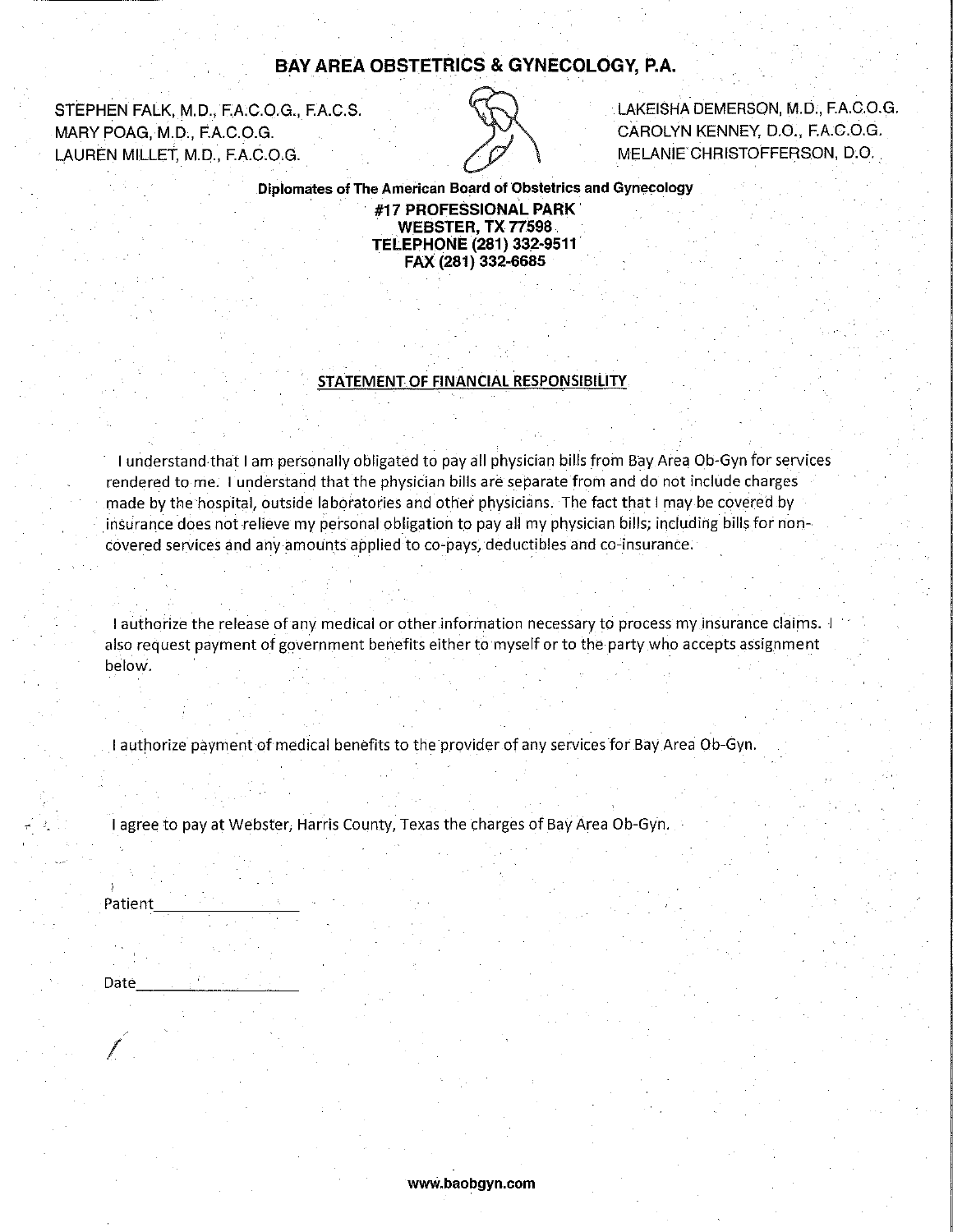### BAY AREA OBSTETRICS & GYNECOLOGY, P.A.

STEPHEN FALK, M.D., F.A.C.O.G., F.A.C.S. MARY POAG, M.D., F.A.C.O.G. LAUREN MILLET, M.D., F.A.C.O.G.



LAKEISHA DEMERSON, M.D., F.A.C.O.G. CAROLYN KENNEY, D.O., F.A.C.O.G. MELANIE CHRISTOFFERSON, D.O.

Diplomates of The American Board of Obstetrics and Gynecology #17 PROFESSIONAL PARK **WEBSTER, TX 77598 TELEPHONE (281) 332-9511** FAX (281) 332-6685

**Medical Treatment Consent Form** 

This will verify that I hereby authorize any and all physicians at Bay Area Ob-Gyn or those designated by them including ancillary personnel to evaluate, diagnose, treat and otherwise care for including all necessary tests or procedures, whether in our office or elsewhere.

Date

This permission is valid until revoked by written notice to Bay Area Ob-Gyn.

Signed

www.baobgyn.com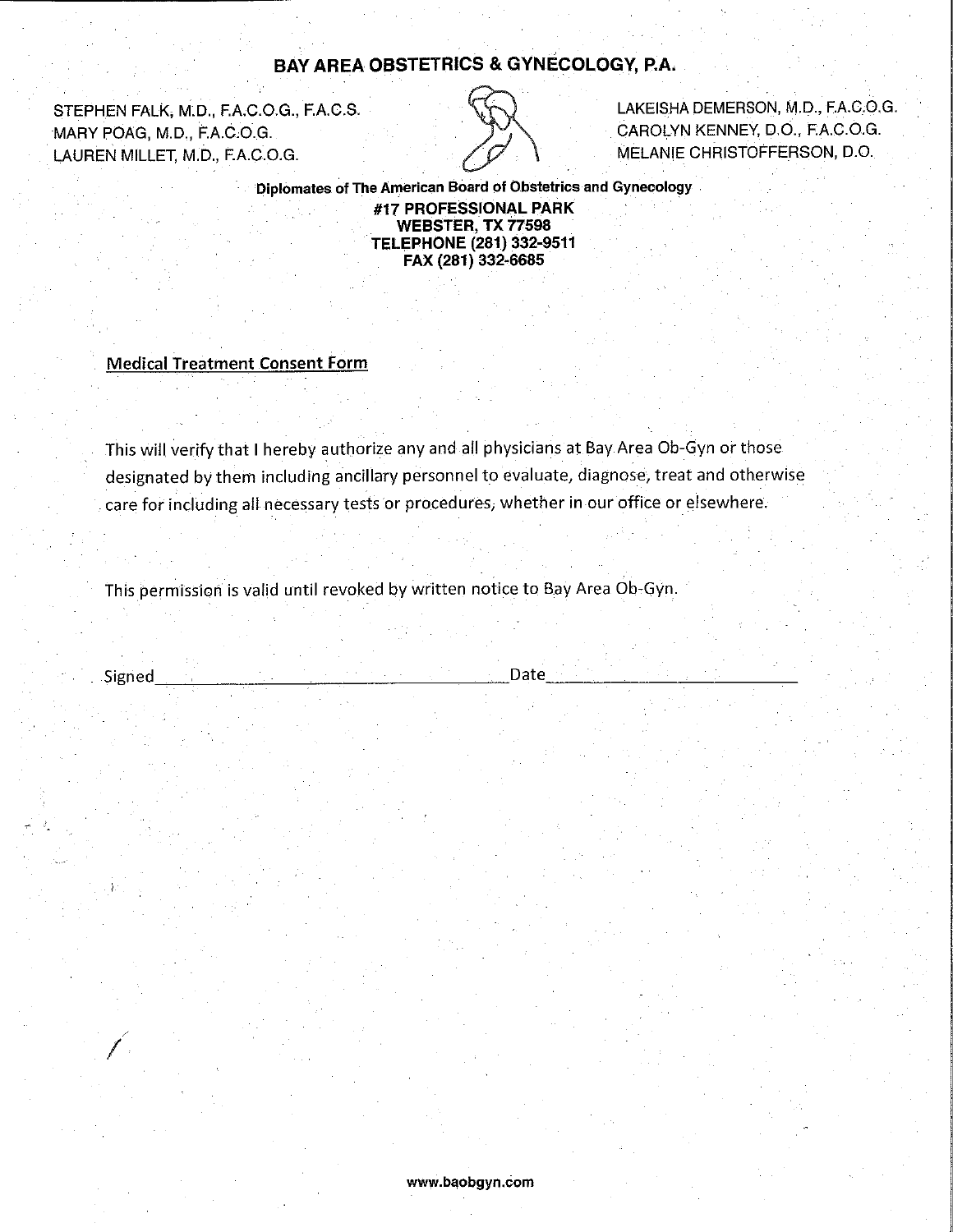### **BAY AREA OBSTETRICS & GYNECOLOGY, P.A.**

STEPHEN FALK, M.D., F.A.C.O.G., F.A.C.S. MARY POAG, M.D., F.A.C.O.G. LAUREN MILLET, M.D., F.A.C.O.G.



LAKEISHA DEMERSON, M.D., F.A.C.O.G. CAROLYN KENNEY, D.O., F.A.C.O.G. MELANIE CHRISTOFFERSON, D.O.

Diplomates of The American Board of Obstetrics and Gynecology #17 PROFESSIONAL PARK **WEBSTER, TX 77598 TELEPHONE (281) 332-9511** FAX (281) 332-6685

Dear Patient,

Your physician may order lab work as part of your routine exam. Your insurance company may or may not cover the labs under your Well Woman exam diagnosis. You have the option to contact your insurance company prior to your exam to verify which tests are covered on your Well Woman exam. If you prefer to have your labs drawn at your visit without verifying coverage first please understand you may receive a bill from the lab.

By signing below, you are authorizing the ordered tests and understand you may receive a bill.

Patient signature.

Date

Thank you,

Bay Area Ob-Gyn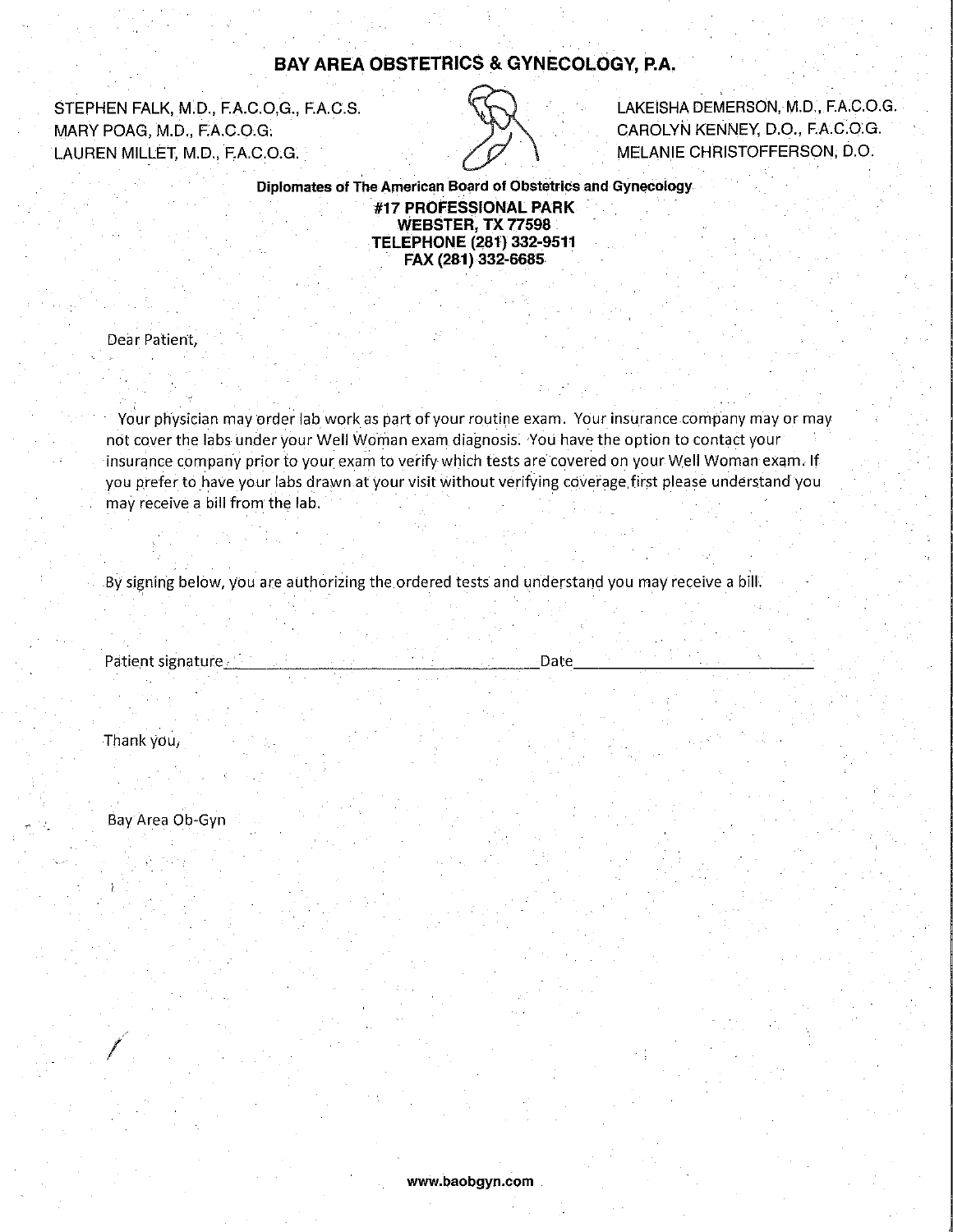| Date |
|------|
|      |



17 Professional Park Dr Webster, Texas 77598 281-332-9511 www.baobgyn.com

Privacy Officer: Reata Baker **Office Manager** rabaker@baobayn.com

### RECEIPT OF NOTICE OF PRIVACY PRACTICES WRITTEN ACKNOWLEDGEMENT FORM

The undersigned understands that Bay Area Obstetrics and Gynecology, PA, Inc. is required by law to maintain privacy of protected health information and has provided the patient/patient's representative with a notice of its privacy practices regarding health information.

| Patient's name<br>Date of birth. |  |
|----------------------------------|--|
| _______                          |  |

Please list below the person(s) we can release your health information to. (Please note: In an emergency or other situation outlined in our Notice of Privacy Practices, we may share information with others who are not specifically listed on this form.)

From time to time we will leave a message for you (as stated in our Notice of Privacy practices) on an answering machine, voice mail, or with another individual in your absence. (Such as diagnosis and medication). 

For Bay Area Ob-Gyn office use only:

An attempt was made to obtain a written acknowledgement of receipt of our Notice of Privacy Practices, but the acknowledgement could not be obtained due to:

The individual refused to sign

| Communication barriers prevented us from obtaining the acknowledgement |  |
|------------------------------------------------------------------------|--|
| An emergency situation prevented us from receiving the acknowledgment  |  |
| Other (please specify)                                                 |  |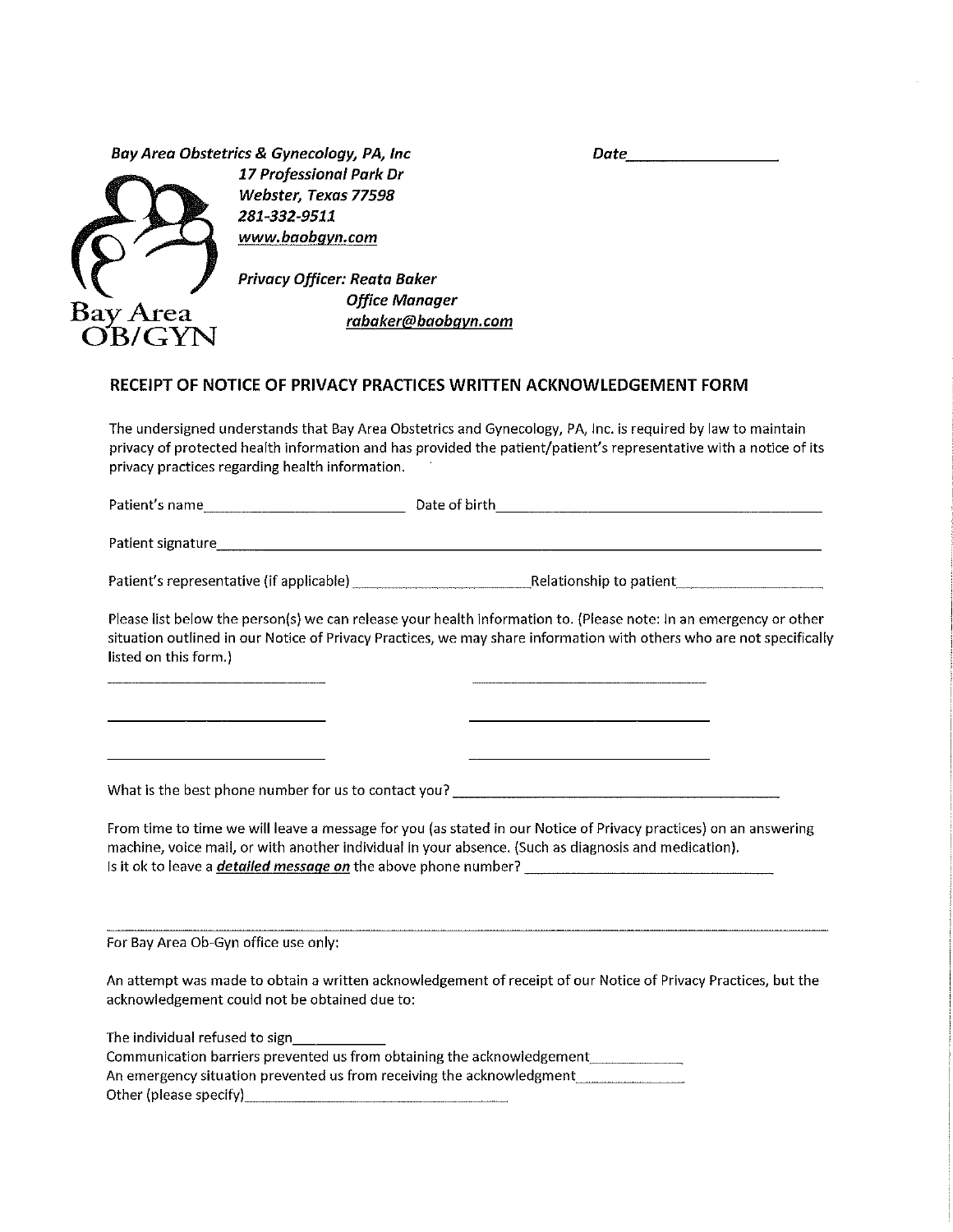Effective 7/23/2019 Bay Area Obstetrics and Gynecology Privacy Notice

# <u> Your Information. Your Rights. Our Responsibilities</u>

get access to this information. Please review it carefully. This notice describes how medical information about you may be used and disclosed and how you can

### Your Rights

You have the right to:

- Get a copy of your paper or electronic medical record
- Correct your paper or electronic medical record
- Request confidential communication
- Ask us to limit the information we share
- Get a list of those with whom we've shared your information
- Get a copy of this privacy notice
- Choose someone to act for you
- File a complaint if you believe your privacy rights have been violated

### Your Choices

You have some choices in the way that we use and share information as we:

- Tell family and friends about your condition
- Provide disaster relief
- Include you in a hospital directory
- Provide mental health care
- Market our services and sell your information
- Raise funds

### Our Uses and Disclosures

We may use and share your information as we:

- Treat you
- Run our organization
- Bill for your services
- Help with public health and safety issues
- Do research
- Comply with the law
- Work with a medical examiner or funeral director Respond to organ and tissue donation requests

- Address workers' compensation, law enforcement, and other government requests
- Respond to lawsuits and legal actions

### Your Rights

When it comes to your health information, you have certain rights. This section explains your rights and some of our responsibilities to help you.

## Get an electronic or paper copy of your medical record

- You can ask to see or get an electronic or paper copy of your medical record and other health information we have about you. Ask us how to do this.
- We will provide a copy or a summary of your health information, usually within 30 days of your request. We may charge a reasonable, cost-based fee.

### Ask us to correct your medical record

- You can ask us to correct health information about you that you think is incorrect or incomplete. Ask us how to do this.
- We may say "no" to your request, but we'll tell you why in writing within 60 days

## Request confidential communications

- You can ask us to contact you in a specific way (for example, home or office phone) or to send mail to a different address.
- We will say "yes" to all reasonable requests

### Ask us to limit what we use or share

- You can ask us not to use or share certain health information for treatment, payment, or our operations. We are not required to agree to your request, and we may say "no" if it would affect your care.
- If you pay for a service or health care item out-of-pocket in full, you can ask us not to share that information for the purpose of payment or our operations with your health insurer. We will say "yes" unless a law requires us to share that information.

## Get a list of those with whom we've shared information

- You can ask for a list (accounting) of the times we've shared your health information for six years prior to the date you ask, who we shared it with, and why.
- We will include all the disclosures except for those about treatment, payment, and health care accounting a year for free but will charge a reasonable, cost-based fee if you ask for another one operations, and certain other disclosures (such as any you asked us to make). We'll provide one within 12 months.